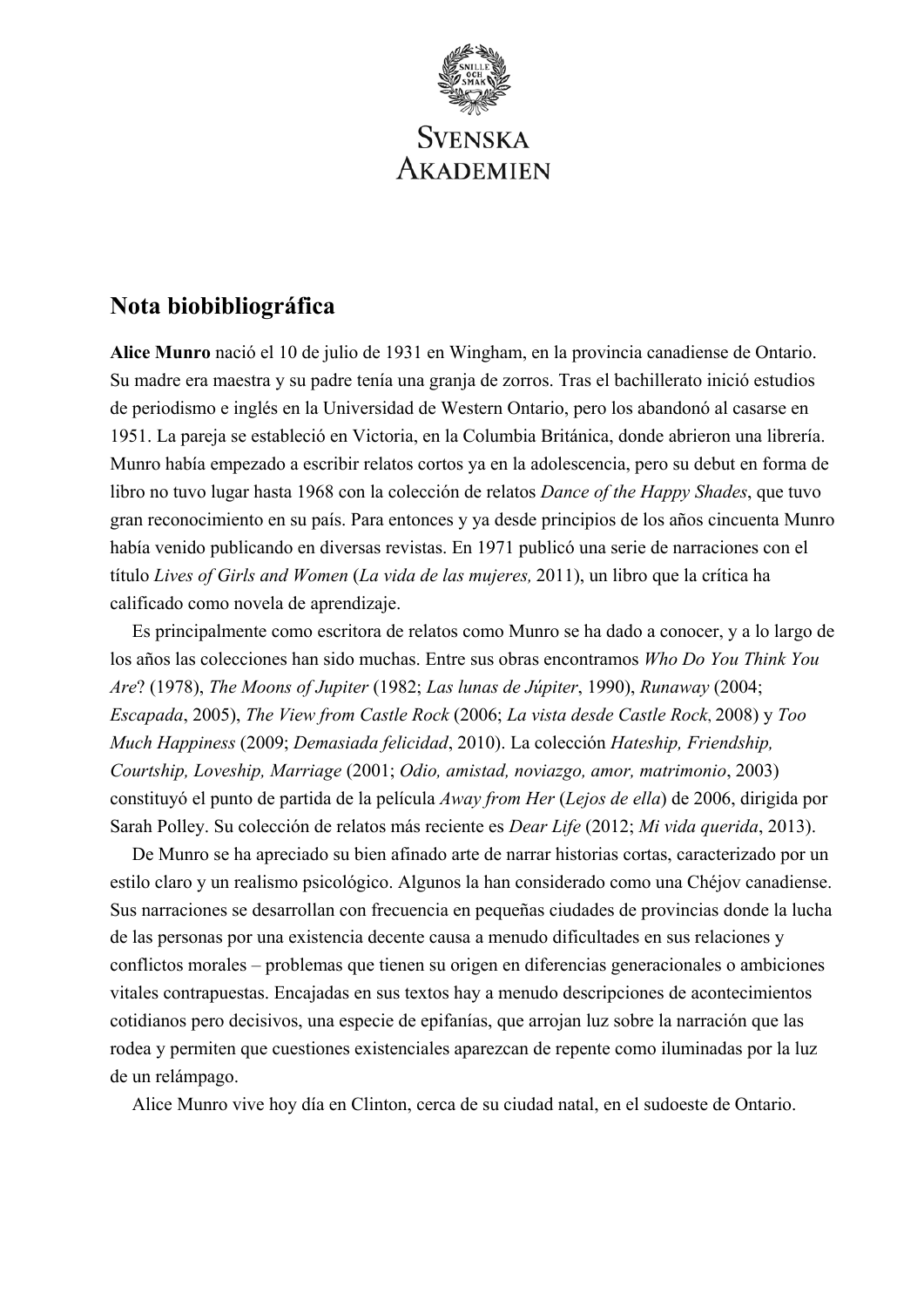#### **Obras originales en inglés**

*Dance of the Happy Shades and Other Stories*. – Toronto : Ryerson, 1968

*Lives of Girls and Women*. – Toronto : McGraw-Hill Ryerson, 1971

*Something I've Been Meaning to Tell You* : *Thirteen Stories*. – Toronto : McGraw-Hill Ryerson, 1974

*Who Do You Think You Are?* : *Stories*. – Toronto : Macmillan of Canada, 1978. – Note: also published as *The Beggar Maid* : *Stories of Flo and Rose*. – New York : Knopf, 1979

*The Moons of Jupiter* : *Stories*. – Toronto : Macmillan of Canada, 1982

*The Progress of Love*. – Toronto : McClelland and Stewart, 1986

*Friend of My Youth* : *Stories*. – Toronto : McClelland and Stewart, 1990

*Open Secrets* : *Stories*. – Toronto : McClelland and Stewart, 1994

*The Love of a Good Woman* : *Stories*. – Toronto : McClelland and Stewart, 1998

*Queenie* : *A Story*. – London : Profile Books/London Review of Books, 1999

*Hateship, Friendship, Courtship, Loveship, Marriage* : *Stories*. – Toronto : McClelland and Stewart, 2001

*Runaway* : *Stories*. – Toronto : McClelland and Stewart, 2004

*The View from Castle Rock* : *Stories*. – Toronto : McClelland and Stewart, 2006

*Away from Her*. – New York : Vintage, 2007. – Note: contains the short story "The Bear Came Over The Mountain" which was later made into the motion picture *Away from her* 

*Too Much Happiness* : *Stories*. – Toronto : McClelland and Stewart, 2009

*Dear Life* : *Stories*. – Toronto : McClelland and Stewart, 2012

### **Selecciones de relatos**

*Selected Stories*. – Toronto : McClelland and Stewart, 1996

*No Love Lost*. – Toronto : McClelland and Stewart, 2003

*Vintage Munro*. – New York : Vintage, 2004

*Carried Away* : *A Selection of Stories*. – New York : Knopf, 2006

*Alice Munro's Best* : *Selected Stories*. – Toronto : McClelland and Stewart, 2008

*New Selected Stories*. – London : Chatto & Windus, 2011

#### **Obras en español**

*Las lunas de Júpiter* / traducción de Esperanza Pérez Moreno. – Barcelona : Versal, 1990. – Título original: The Moons of Jupiter

*El progreso del amor* / versión castellana de Flora Casas. – Madrid : Debate, 1990. – Título original: The Progress of Love

*Amistad de juventud* / traducción de Esperanza Pérez Moreno. – Barcelona : Versal, 1991. – Título original: Friend of My Youth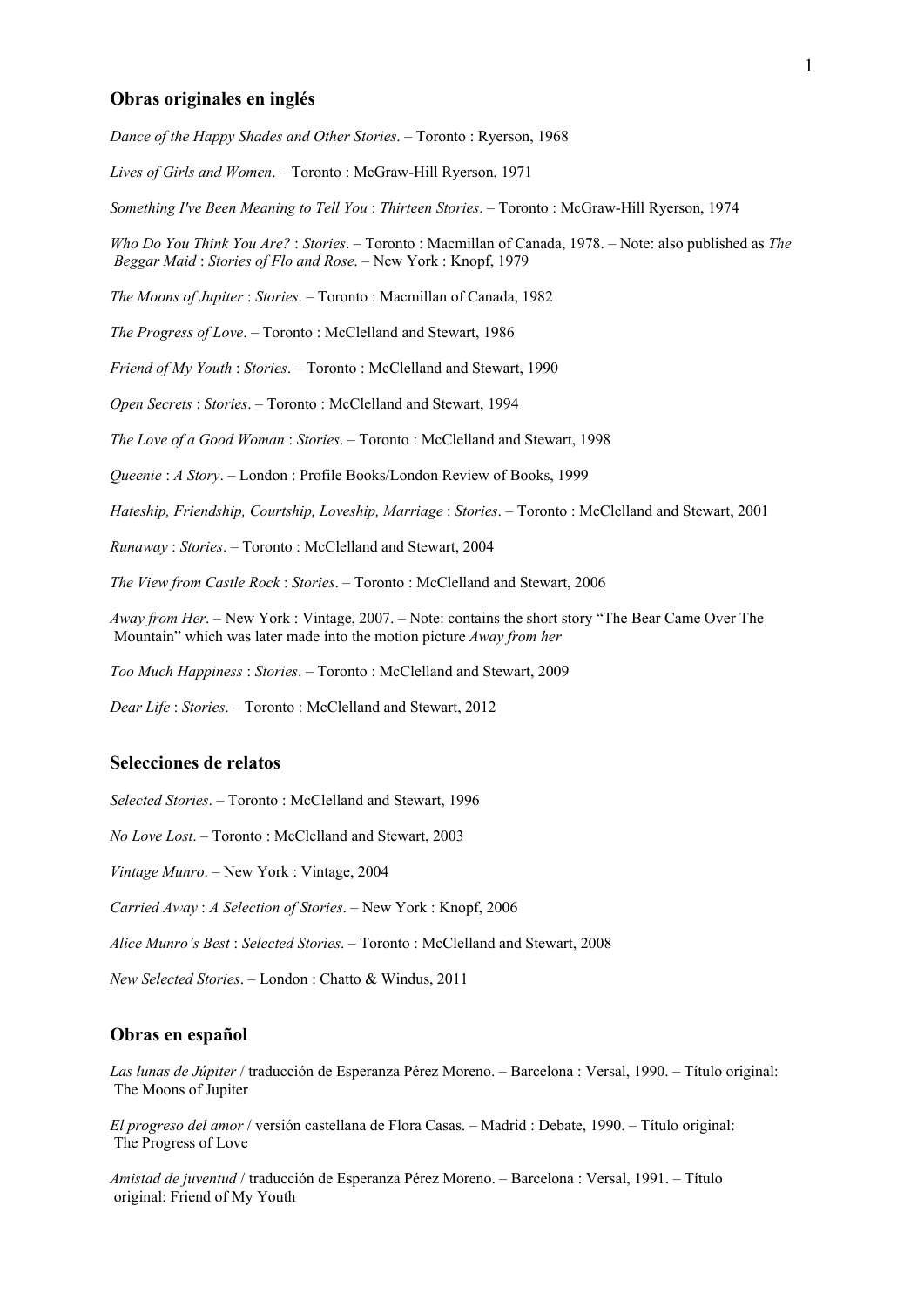*Secretos a voces* / versión castellana de Flora Casas. – Madrid : Debate, 1996. – Título original: Open Secrets

*El amor de una mujer generosa* : relatos / traducción de Javier Alfaya Bula, José Hamad, Javier Alfaya McShane. – Madrid : Siglo XXI de España, 2002. – Título original: The Love of a Good Woman

*Odio, amistad, noviazgo, amor, matrimonio* / traducción de Marcelo Cohen. – Barcelona : RBA, 2003. – Título original: Hateship, Friendship, Courtship, Loveship, Marriage

*Escapada* / traducción de Carmen Aguilar. – Barcelona : RBA, 2005. – Título original: Runaway

*La vista desde Castle Rock* / traducción de Isabel Ferrer y Carlos Milla. – Barcelona : RBA, 2008. – Título original: The View from Castle Rock

*Demasiada felicidad* / traducción de Flora Casas. – Barcelona : Lumen, 2010. – Título original: Too Much Happiness

*La vida de las mujeres* / traducción de Aurora Echevarría. – Barcelona : Lumen, 2011. – Título original: Lives of Girls and Women

*Mi vida querida* / traducción de Eugenia Vázquez Nacarino. – Barcelona : Lumen, 2013. – Título original: Dear Life

#### **Obras en francés**

*Pour-qui te prends tu?* : *roman* / traduit de l'anglais par Colette Tonge. – Montréal : Québec/Amérique, 1981. – Traduction de : Who Do You Think You Are?

*Les lunes de Jupiter* : *nouvelles* / traduit de l'anglais par Colette Tonge. – Paris : Albin Michel, 1989. – Traduction de : The Moons of Jupiter

*Miles city, Montana* / traduit de l'anglais par Florence Petry et Jean-Pierre Ricard. – Paris : Deuxtemps Tierce, 1991. – Traduction de : The Progress of Love

*Amie de ma jeunesse* : *nouvelles* / traduit de l'anglais par Marie-Odile Fortier-Masek. – Paris : Albin Michel, 1992. – Traduction de : Friend of my Youth

*Secrets de Polichinelle* : *nouvelles* / traduit de l'anglais (Canada) par Céline Schwaller-Balaÿ. – Paris : Rivages, 1995. – Traduction de : Open Secrets

*L'amour d'une honnête femme* : *nouvelles* / traduit de l'anglais (Canada) par Geneviève Doze. – Paris : Payot et Rivages, 2001. – Traduction de : The Love of a Good Woman

*La danse des ombres heureuses* : *nouvelles*/ traduit de l'anglais (Canada) par Geneviève Doze. – Paris : Payot et Rivages, 2002

*Un demi-pamplemousse* : *nouvelles* / traduit de l'anglais (Canada) par Michèle Causse. – Paris : Payot & Rivages, 2002

*Un peu, beaucoup, pas du tout* / traduit de l'anglais (Canada) par Geneviève Doze. – Paris : Payot et Rivages, 2004. – Traduction de : Hateship, Friendship, Courtship, Loveship, Marriage

*Loin d'elle* / traduit de l'anglais (Canada) par Geneviève Doze. – Paris : Payot & Rivages, 2007

*Fugitives* / traduit de l'anglais (Canada) par Jacqueline Huet et Jean-Pierre Carasso. – Paris : Olivier. 2008. – Traduction de : Runaway

*Du côté de Castle Rock* / traduit de l'anglais (Canada) par Jacqueline Huet et Jean-Pierre Carasso. – Paris : Olivier, 2009. – Traduction de : The View from Castle Rock

*Trop de bonheur* / traduit de l'anglais (Canada) par Jacqueline Huet et Jean-Pierre Carasso. – Paris : Olivier. 2013. – Traduction de : Too Much Happiness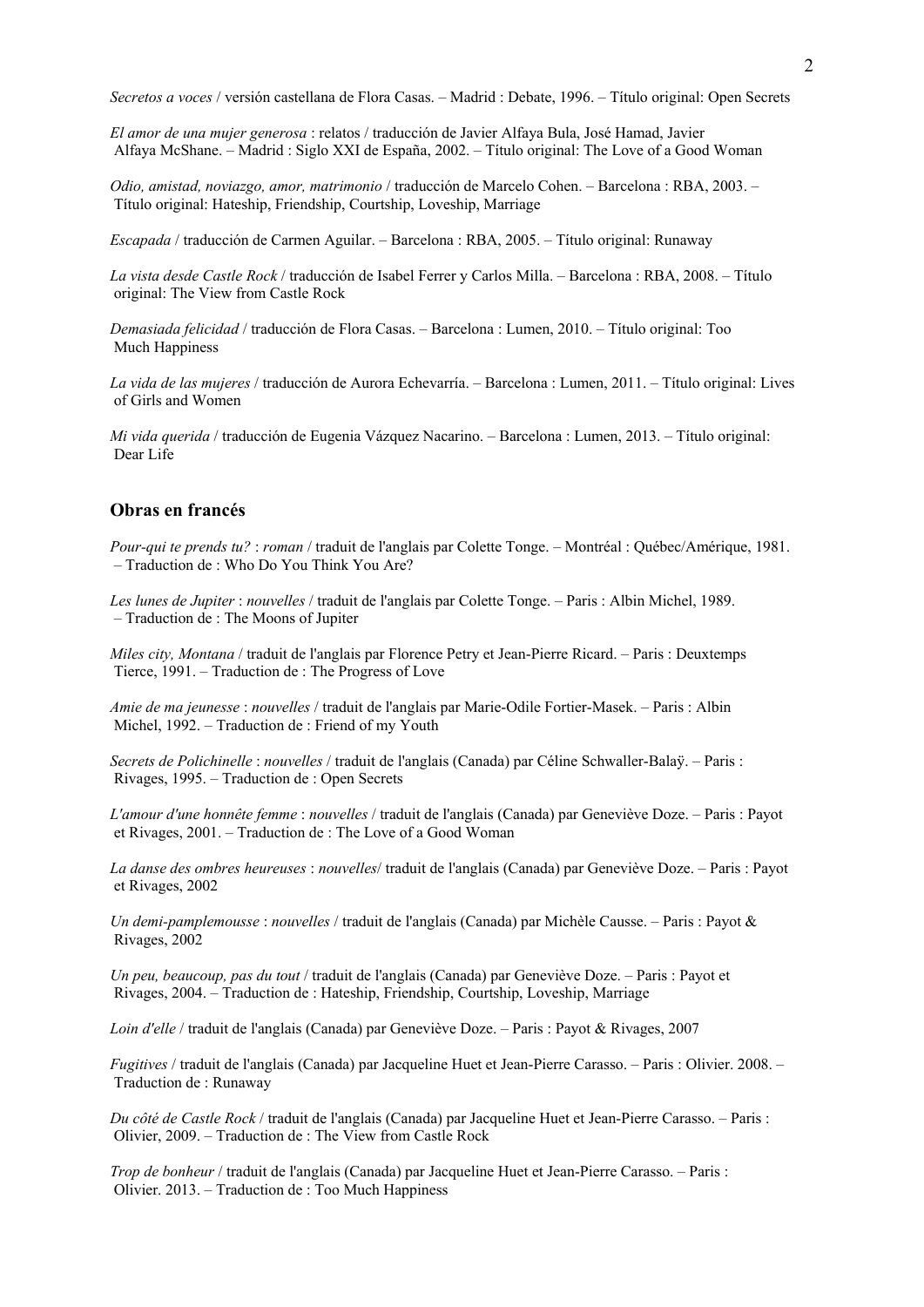#### **Obras en sueco**

*Tiggarflickan* / översättning av Karin Benecke. – Stockholm : Norstedt, 1984. – Orig:s titel: The Beggar Maid

*Jupiters månar* : *noveller* / översättning av Karin Benecke. – Stockholm : Norstedt, 1985. – Orig:s titel: The Moons of Jupiter

*Kärlekens vägar* : *noveller* / översättning av Karin Benecke. – Stockholm : Norstedt, 1991. – Orig:s titel: The Progress of Love

*Äpplen eller apelsiner* : *noveller* / översättning av Karin Benecke. – Stockholm : Norstedt, 1993. – Orig:s titel: Friend of my Youth

*Kärlek, vänskap, hat* : *noveller* / översättning av Rose-Marie Nielsen. – Stockholm : Wahlström & Widstrand, 2003. – Orig:s titel: Hateship, Friendship, Courtship, Loveship, Marriage

*Nära hem* / översättning: Karin Benecke. – Stockholm : Atlas, 2009. – Urval ur: Progress of Love; Moons of Jupiter; Friend of my Youth

*För mycket lycka* / översättning: Rose-Marie Nielsen. – Stockholm : Atlas, 2010. – Orig:s titel: Too Much Happiness

*Brinnande livet* / översättning: Rose-Marie Nielsen. – Stockholm : Atlas, 2013. – Orig:s titel: Dear life

*Tiggarflickan* / översättning : Karin Benecke. – Ny utg. – Stockholm : Atlas, 2013. – Orig:s titel: The Beggar Maid

# **Obras en alemán**

*Das Bettlermädchen* : *Geschichten von Flo und Rose* / Aus dem Amerikan. übers. von Hildegard Petry. – Stuttgart : Klett-Cotta, 1981. – Originaltitel: Who Do You Think You Are?

*Kleine Aussichten* : *ein Roman von Mädchen und Frauen* / Aus dem Amerikan. übers. von Hildegard Petry. – Stuttgart : Klett-Cotta, 1983. – Originaltitel: Lives of Girls and Women

*Die Jupitermonde* : *Erzählungen* / Aus dem Amerikan. übers. von Manfred Ohl und Hans Sartorius. – Stuttgart : Klett-Cotta, 1986. – Originaltitel: The Moons of Jupiter

*Der Mond über der Eisbahn* : *Liebesgeschichten* / Aus dem Amerikan. übers. von Helga Huisgen. – Stuttgart : Klett-Cotta, 1989. – Originaltitel: The Progress of Love

*Glaubst du, es war Liebe?* : *Erzählungen* / Aus dem Engl. übers. von Karen Nölle-Fischer. – Stuttgart : Klett-Cotta, 1991. – Originaltitel: Friend of my Youth

*Offene Geheimnisse* : *Erzählungen* / Aus dem Engl. von Karen Nölle-Fischer. – Stuttgart : Klett-Cotta, 1996. – Originaltitel: Open Secrets

*Die Liebe einer Frau* : *drei Erzählungen und ein kurzer Roman* / Aus dem Engl. von Heidi Zerning. – Frankfurt am Main : S. Fischer, 2000. – Originaltitel: The Love of a Good Woman

*Der Traum meiner Mutter* : *Erzählungen* / Aus dem Engl. von Heidi Zerning. – Frankfurt am Main : S. Fischer, 2002

*Himmel und Hölle* : *neun Erzählungen* / Aus dem Engl. von Heidi Zerning. – Frankfurt am Main : S. Fischer, 2004. – Originaltitel: Hateship, Friendship, Courtship, Loveship, Marriage

*Tricks* : *acht Erzählungen* / Aus dem Engl. von Heidi Zerning. – Frankfurt am Main : S. Fischer, 2006. – Originaltitel: Runaway

*Wozu wollen Sie das wissen?* : *elf Erzählungen* / Aus dem Engl. von Heidi Zerning. – Frankfurt am Main : S. Fischer, 2008. – Originaltitel: The View from Castle Rock